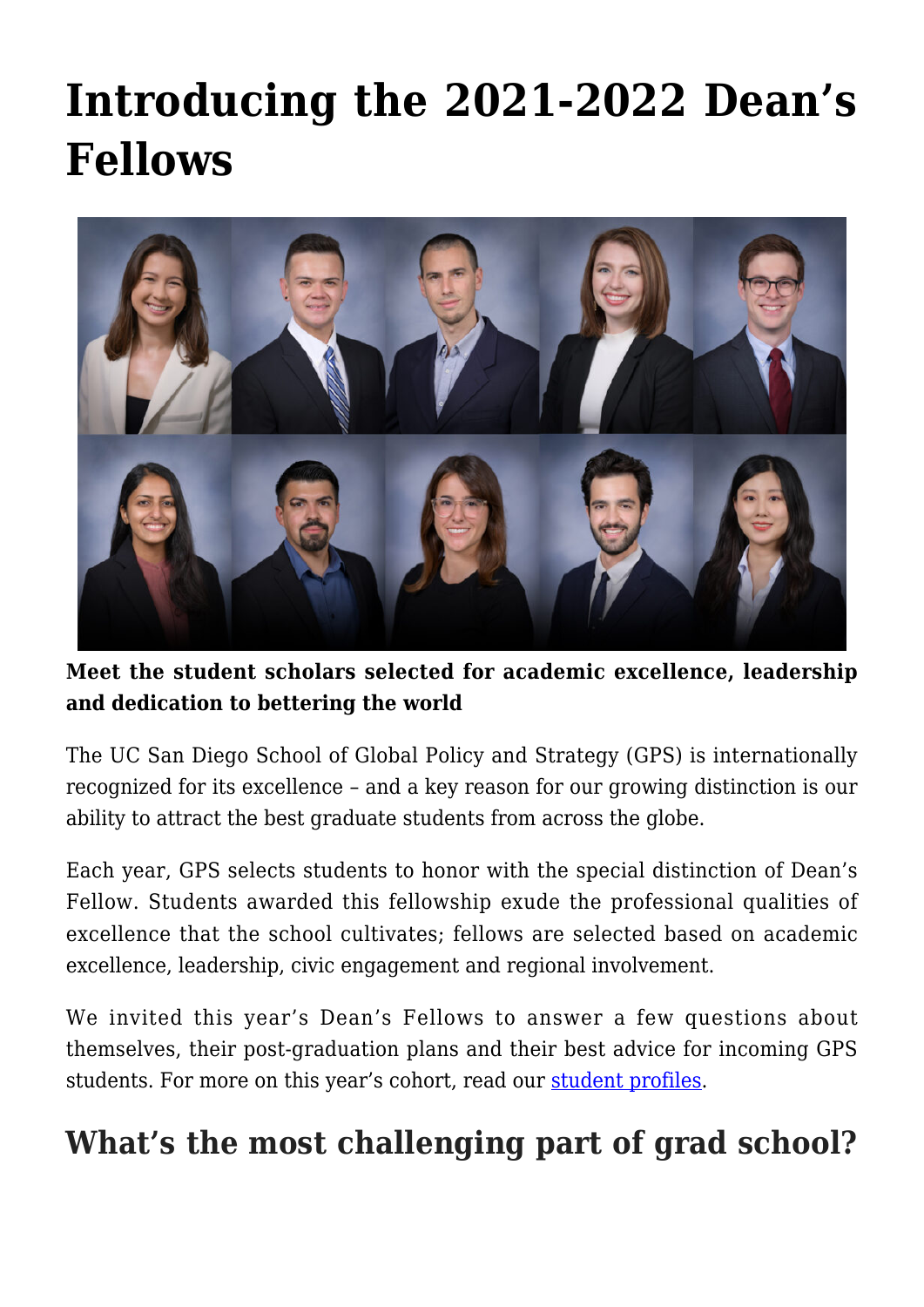## **What's the most rewarding?**

 $\Box$ 

| <b>Elissa Bozhkov</b><br>Hometown: Toronto, Canada<br>"The most challenging part of grad school is learning how to adapt and<br>balance your academic workload with jobs, research and<br>extracurriculars - all while staying motivated during a pandemic! The<br>most rewarding part is definitely the community; the students,<br>professors, academic advisers, career coaches, alumni and everyone<br>else I've met at GPS have all made grad school an incredible learning<br>experience."                                                                                                    |
|-----------------------------------------------------------------------------------------------------------------------------------------------------------------------------------------------------------------------------------------------------------------------------------------------------------------------------------------------------------------------------------------------------------------------------------------------------------------------------------------------------------------------------------------------------------------------------------------------------|
| <b>Nicholas Heimann</b><br>Hometown: Hawthorne, California<br>"The most challenging part of grad school has been navigating the<br>entire experience by myself as a first generation college student. I was<br>completely unfamiliar with every step of the process, from researching<br>programs to the application, financial aid, studying, networking and<br>now preparing for post-grad. But the most rewarding part of grad<br>school would be the people I've met along the way and the memories<br>we shared going through this entire experience together, in the midst<br>of a pandemic." |
| <b>Tomás Lavados</b><br>Hometown: Santiago, Chile<br>"The most challenging part for me has been having to juggle my<br>studies, a part-time job and being a parent at the same time. It has<br>certainly been very different from my undergraduate experience,<br>where I could just focus on studying. However, it is rewarding to meet<br>so many new interesting people and to be learning all these interesting<br>things again."                                                                                                                                                               |

**What do you hope to do after graduating from GPS?**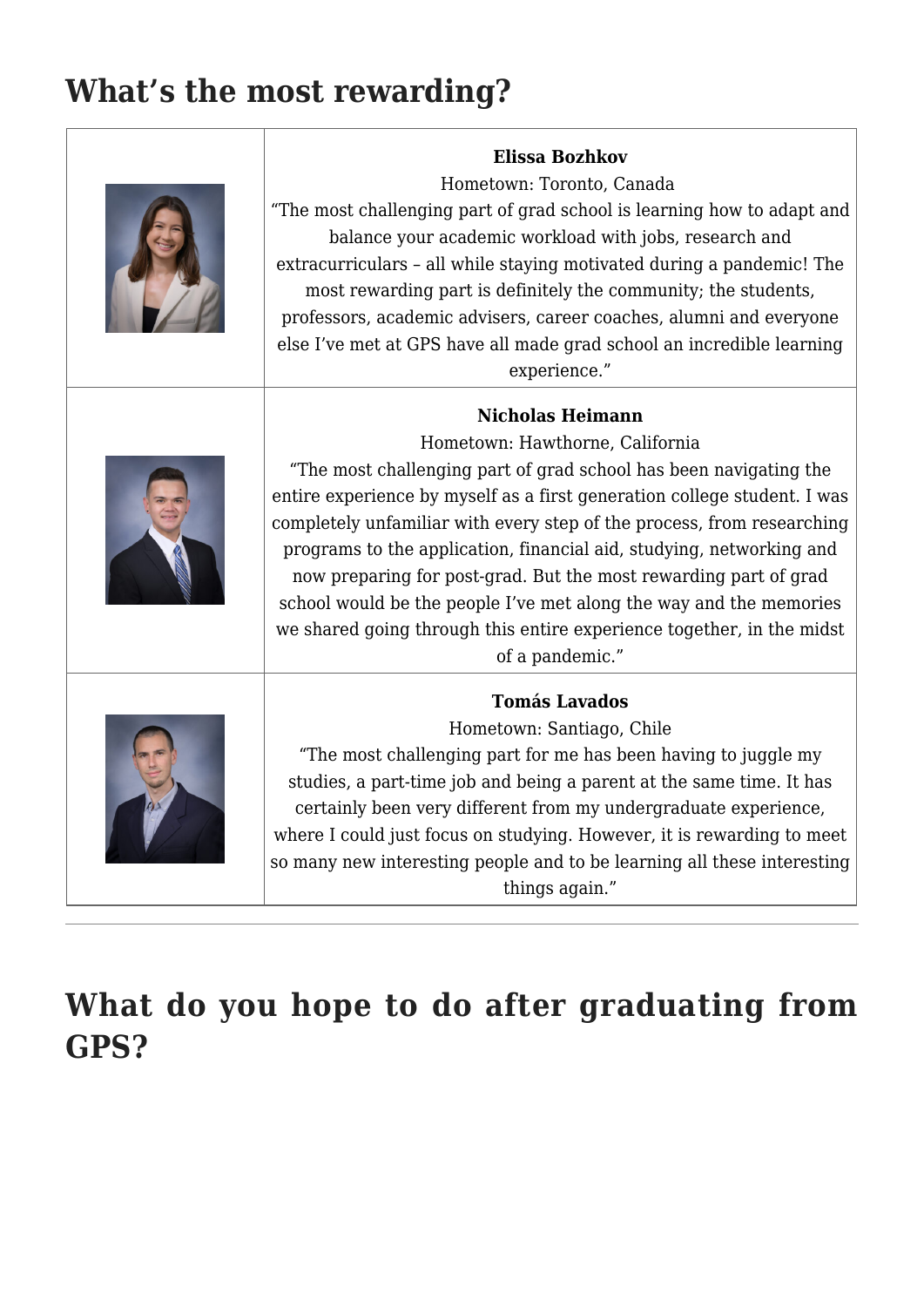| Kenneth "Cashin" Brown<br>Hometown: Newport Coast, California - but I also lived in Mexico City,<br>Bangkok, Singapore, Connecticut, and New York City.<br>"I hope to work for an ocean or wildlife oriented nonprofit that is<br>based in coastal California. I would also like the opportunity to live<br>abroad again, preferably somewhere in the Mediterranean."            |
|----------------------------------------------------------------------------------------------------------------------------------------------------------------------------------------------------------------------------------------------------------------------------------------------------------------------------------------------------------------------------------|
| <b>Alberto Santos-Davidson</b><br>Hometown: Kensington, California<br>"After attending COP26 in Scotland last year, it became clearer than<br>ever to me that I want to do work where I am helping to mitigate and<br>help communities adapt to the effects of climate change. I don't yet<br>know where that will take me, but that is the direction I want to<br>continue in." |
| <b>Swati Nair</b><br>Hometown: Kerala, India<br>"After I graduate from GPS, I hope to work in the development sector,<br>specifically focusing on poverty alleviation."                                                                                                                                                                                                          |
| <b>Jorge Mata Ochoa</b><br>Hometown: Yuma, Arizona<br>"I would love to work in government, specifically diplomacy or<br>consulting. I am currently applying to the State Department, FEMA<br>and the California Bureau of Investigation and looking at the Inter-<br>American Development Bank."                                                                                 |

# **Who has made the biggest impact on you during your time at GPS?**



#### **Laura Nóra**

Hometown: Rio de Janeiro, Brazil "During my time at GPS, I've made some great friends and met incredibly smart professors, but there are two people that I simply could not mention here: [Laurie Tanjuaquio and Jerry Pang](https://gps.ucsd.edu/about/contact.html#Student-Affairs). They both go above and beyond to assist students; they make everything happen. I have a huge appreciation for their work and how much they helped me throughout my first and second year at GPS."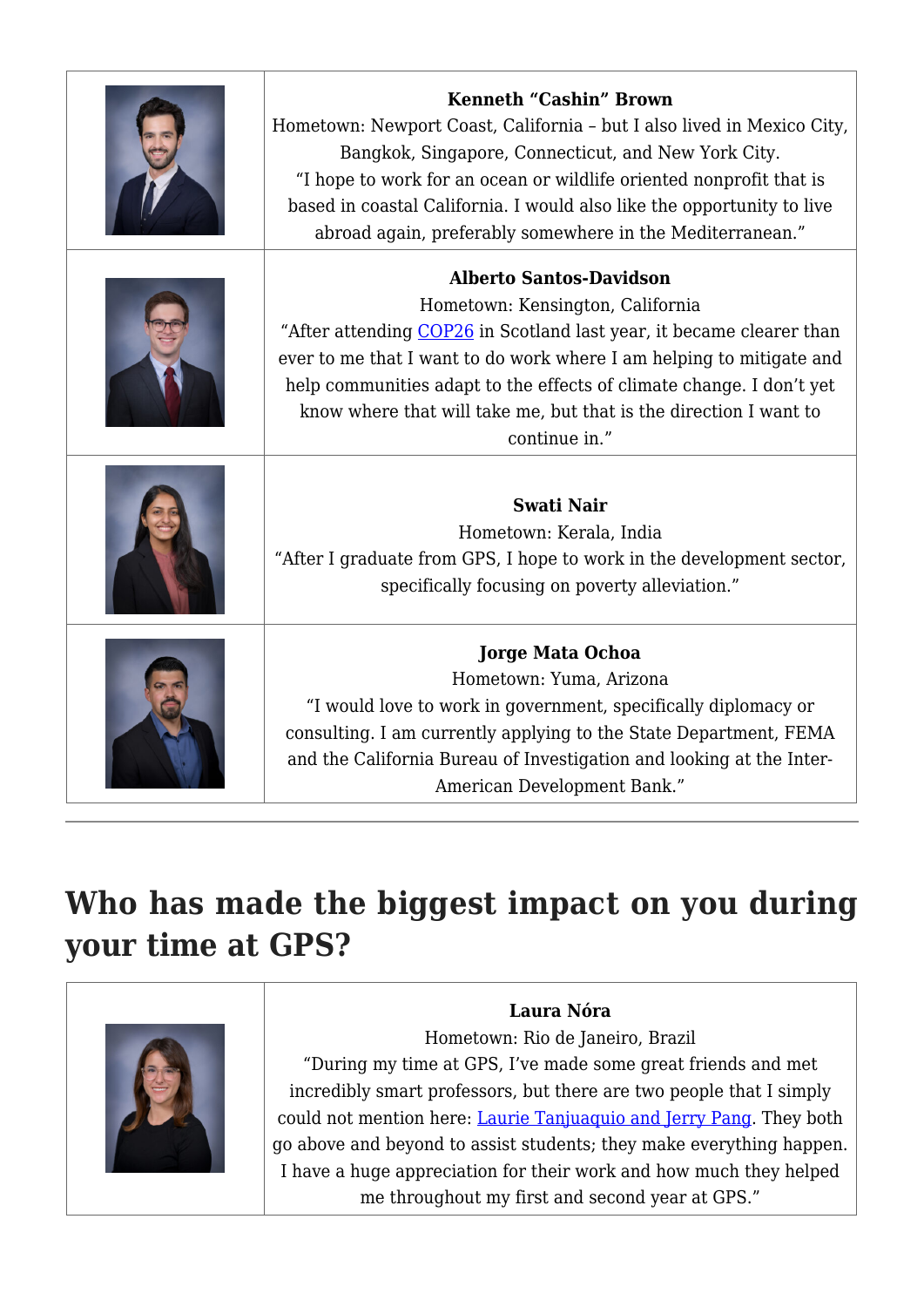

### **What advice would you give to new students at GPS?**



#### **Chase Farrell**

Hometown: Poway, California

"I'd suggest forming connections with your colleagues. The GPS community has a diverse set of people from different backgrounds and skill sets. Your colleagues are an invaluable resource – not just for help in course material or in forming ideas for topics, but also to give you an opportunity for professional development. I find talking to my colleagues has given me ideas for my own career path and has given me insight into different sectors and countries. Make use of them while you are here."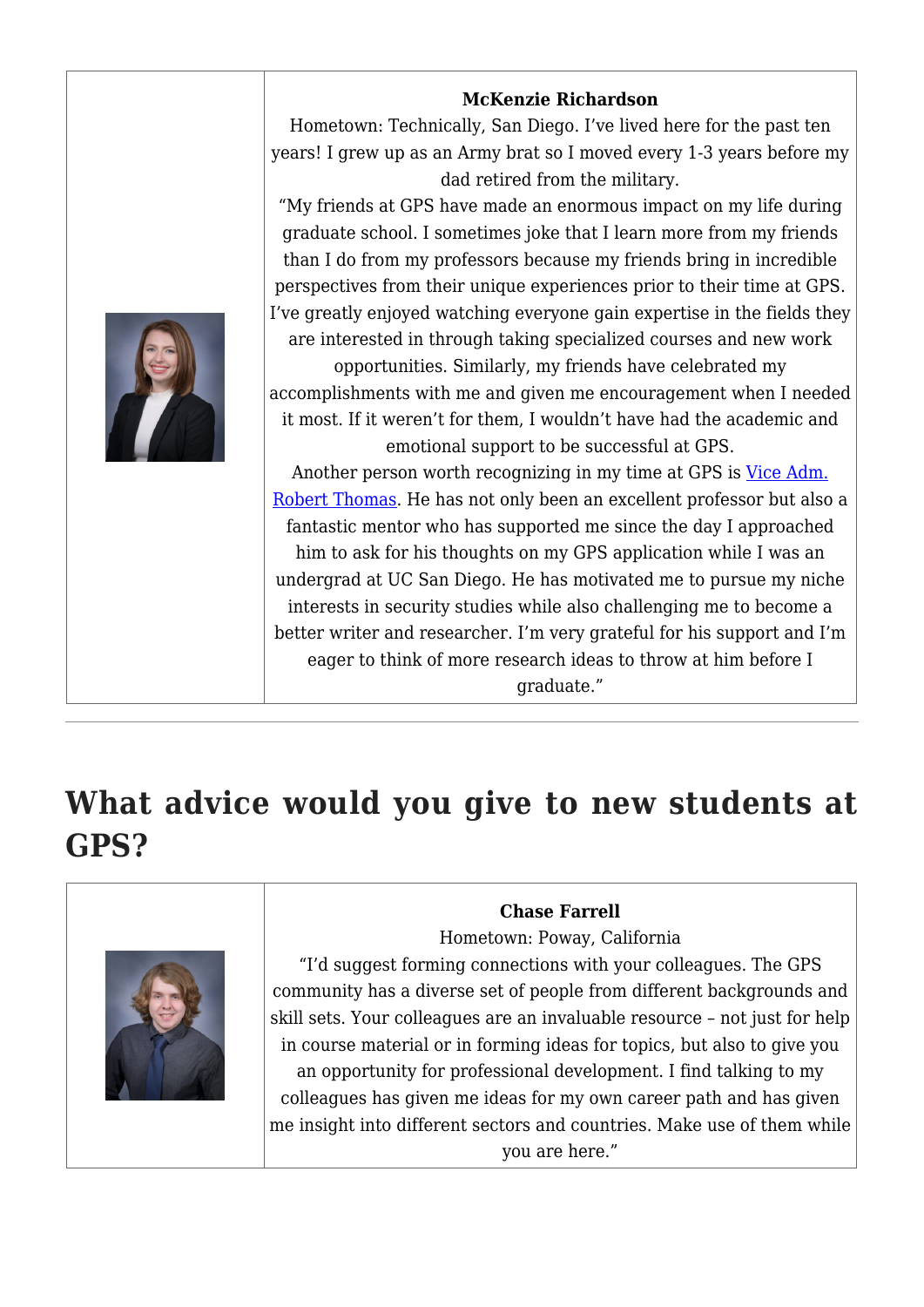| Nikki Jazayeri<br>Hometown: Irvine, California<br>"The advice I would give to GPS students is to form study groups! Even<br>if you were able to breeze through undergrad, graduate school is a<br>very different and, in my opinion, a more difficult experience. And the<br>cool thing about GPS is that there is such a variety of educational<br>backgrounds that everyone brings their different strengths to the<br>table, so team up and help where you can - and don't be afraid to ask<br>for help when you need it." |
|-------------------------------------------------------------------------------------------------------------------------------------------------------------------------------------------------------------------------------------------------------------------------------------------------------------------------------------------------------------------------------------------------------------------------------------------------------------------------------------------------------------------------------|
| Zeyu Li<br>Hometown: Ordos, Inner Mongolia, China<br>"The most helpful thing is to go to the professors' office hours more<br>often. You can ask questions or just chat with the professors, but you<br>are able to learn a lot from it!"                                                                                                                                                                                                                                                                                     |

The full cohort of 2021-2022 Dean's Fellows are as follows:

- Deepika Bagaria, MPP '22
- Elissa Bozhkov, MIA '22
- Kenneth "Cashin" Brown, MIA '22
- Chase Farrell, BA/MPP '22
- Chi "Will" Gao, MCEPA '22
- Nicholas Heimann, MIA '22
- Ayush Jain, MPP '22
- Nikki Jazayeri, BA/MIA '22
- Tomás Lavados, MIA '22
- Zeyu Li, MCEPA '22
- Kelli Maples, MPP '22
- Jorge Mata Ochoa, MIA '22
- Swati Nair, MIA '22
- Laura Nóra, MPP '22
- McKenzie Richardson, MPP '22
- Alberto Santos-Davidson, MPP '22
- Tyler Spencer, MIA '22